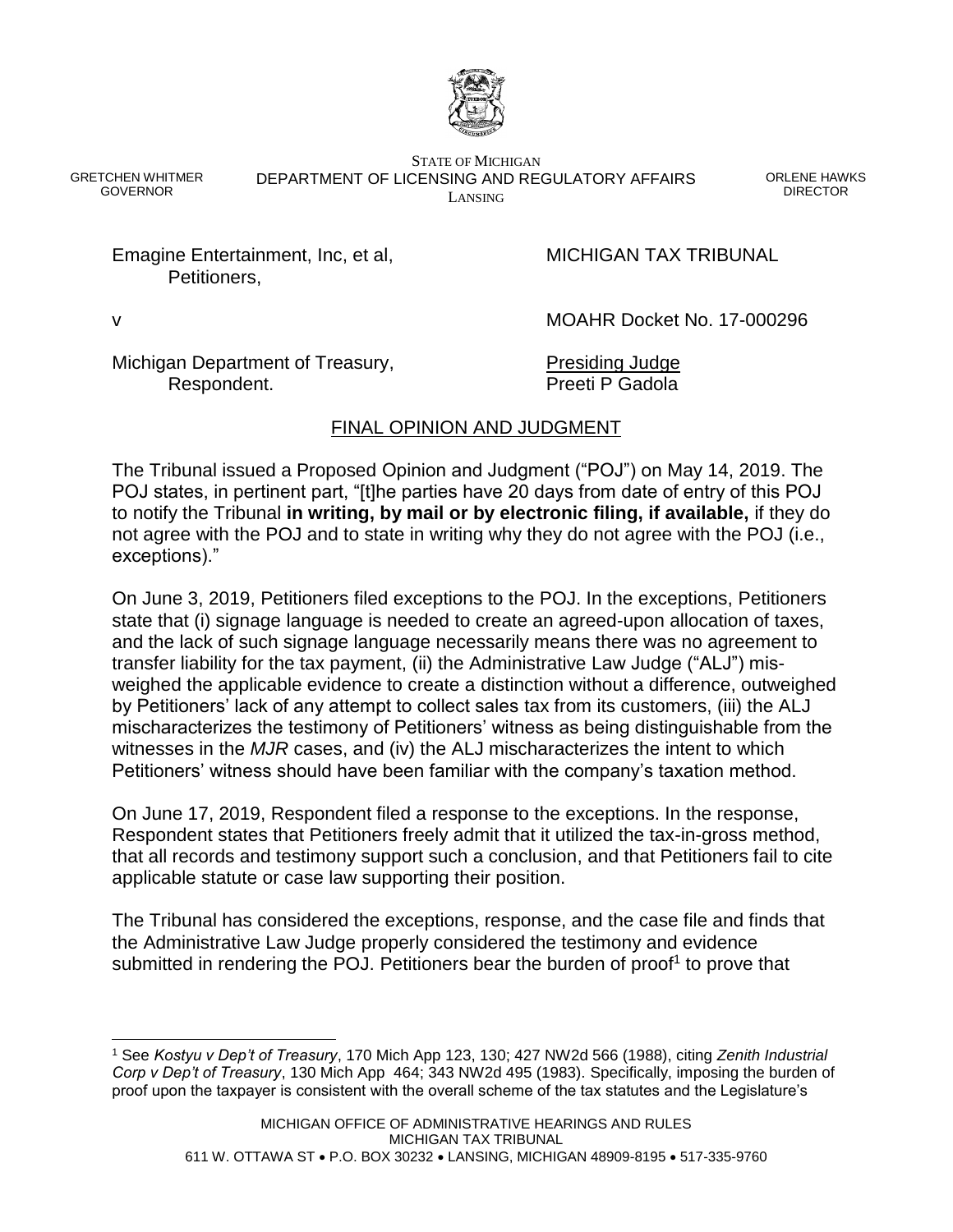issuance of a sales tax refund<sup>2</sup> shall not result in unjust enrichment. $3$ 

Petitioners contends that the POJ errs in relying upon Petitioners' use of the tax in gross method as being determinative, but that contention misconstrues the finding, both in the POJ as well as the *MJR* decisions, that all of the applicable facts and circumstances were considered, not simply the parties' accounting methods. The facts established in this proceeding are similar but somewhat distinguishable from those in *MJR Group LLC*  v Dep't of Treasury.<sup>4</sup> In MJR, the Tribunal granted summary disposition in favor of Respondent, but the case was then remanded to the Tribunal by the Michigan Court of Appeals, which found that summary disposition had not been appropriate. Upon remand, the Tribunal conducted a hearing and specifically sought to determine whether the petitioner had actually collected sales tax from its customers. The Tribunal found, under Andrie Inc v Dep't of Treasury,<sup>5</sup> that a seller is not prohibited from including sales tax in an item's price and placing the obligation upon itself to remit the tax; further, a showing that the petitioner itself remitted the tax, rather than passing along the tax paid by its customers, was required in order to be eligible for the refund. The Tribunal found, and the Michigan Court of Appeals affirmed, that Petitioner was entitled to a refund as it had not included the sales tax in the price of the candy and water at the point of sale, that Petitioner had therefore born the cost of the sales tax itself, and that it was entitled to a refund as a result. In reaching that conclusion, the Tribunal relied primarily upon the testimony of the parties' witnesses. Specifically, the testimony of petitioner's witnesses established that one person was in charge of tax accounting, another was in charge of setting menu prices, and that neither was aware of what the other was doing. With respect to the documentary evidence, the Tribunal found that it was not conclusive as to whether petitioner or its customers paid the sales tax on the prepackaged candy and bottled water. The petitioner's controller testified that she was not able to audit the petitioner's records to review transactional details of who actually paid the tax because the software at issue did not maintain this information. As a result of the lack of documentary evidence, the Tribunal found that the best evidence was the affidavits provided by petitioner's witnesses and unrebutted by the respondent.

The petitioner in *MJR* contended that its records showed that petitioner and not its customers paid sales tax. To reach this conclusion, the petitioner relied upon a report generated by its accounting software labeled as an "Item Sales Summary Report." The report summarized total dollar sales by item and location and was the basis upon which the controller calculated sales taxes due using the "tax in gross" method. For example, the report indicated that the petitioner collected \$29,295.00 in total 2007 revenue for bottled water sales at its Adrian location. The controller divided the amount of gross sales by 1.06 and subtracted the product from the gross revenue, resulting in a calculation that \$1,658.21 (less a discount) owed in sales tax and actually remitted upon the petitioner's sales tax return by petitioner's outside certified public accountant. It is

l <sup>2</sup> MCL 205.30(1) indicates that Respondent shall credit or refund an overpayment of taxes.

<sup>3</sup> See MCL 205.73(4).

<sup>4</sup> *MJR Group LLC v Dep't of Treasury*, unpublished decision per curiam of the Court of Appeals, issued December 29, 2016 (Docket No. 329119).

<sup>5</sup> *Andrie, Inc v Dep't of Treasury*, 496 Mich 161; 853 NW2d 310 (2014).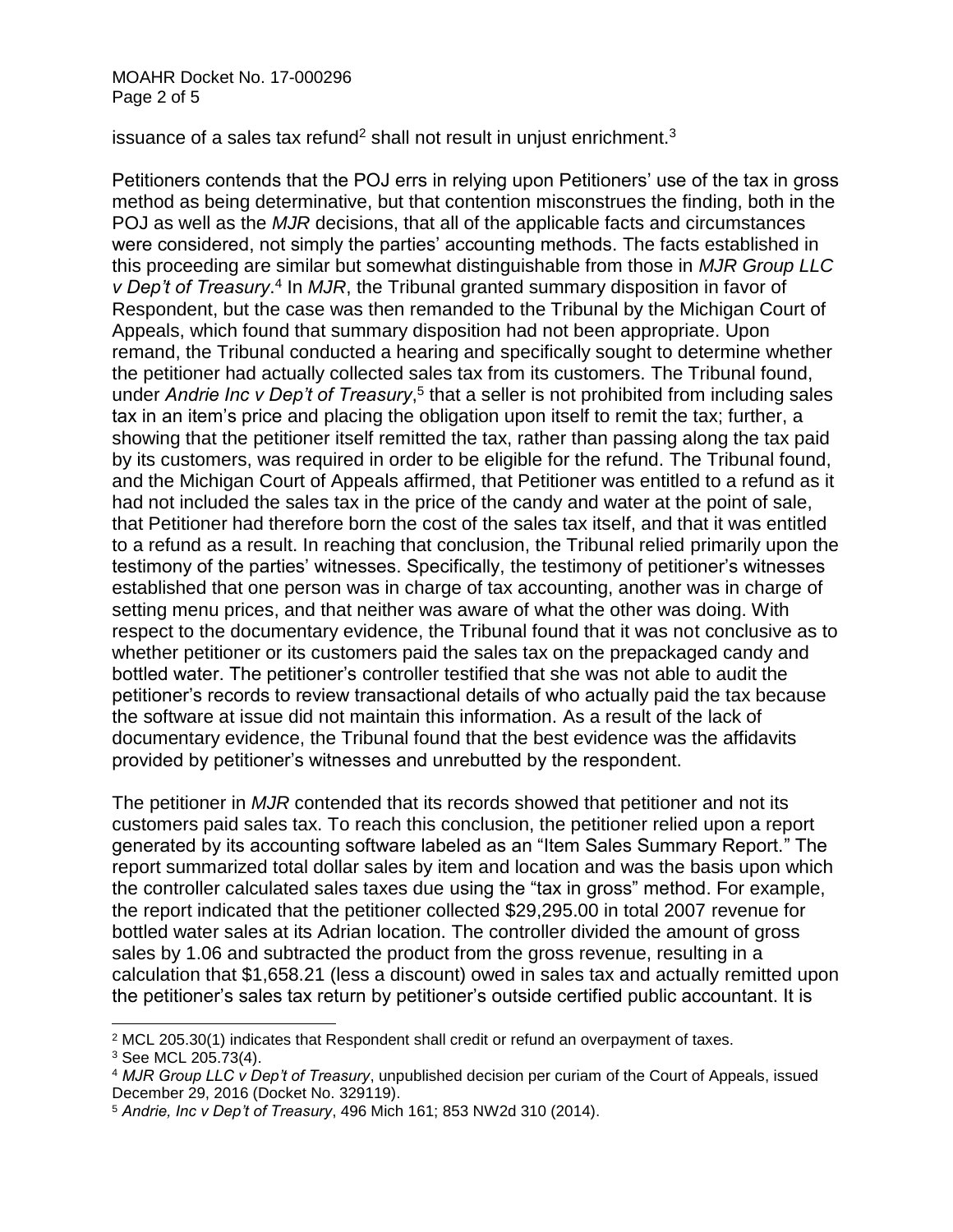#### MOAHR Docket No. 17-000296 Page 3 of 5

undisputed that the menu boards at all of petitioner's locations indicated that sales price was included in the stated prices for the items.

However, the above facts are distinguishable from those in this case. Despite both utilizing the tax in gross method, Petitioners' records were not maintained similarly as those of the petitioner in *MJR*. For example, Petitioners' records indicate that a gross sales value collected from its customers includes both the "net" value collected with respect to the candy or bottled water sold, as well as the applicable tax. $6$  The amount collected by Petitioners, less the applicable taxes applied to the items at issue, was also listed as the margin on net sales, meaning that Petitioners indicated this amount to be the total revenue less any returns, allowances, or discounts, such as the amount of sales tax Petitioners previously believed was owed on these items. The record-keeping in this case is distinguishable from that in *MJR* and supports a finding that the taxes were paid by Petitioners' customers.

Additionally, Petitioners' reliance upon signage as a basis for establishing the elements of a contract is not recognized by the legal framework under which the Tribunal must determine the accuracy of Petitioners' claims. The Tribunal must look to whether Petitioners actually collected sales tax from its customers.<sup>7</sup> The POJ correctly found that the records and testimony support the conclusion that Petitioners collected the sales tax from its customers.

The Tribunal is also unconvinced that the lack of signage is a distinction without a difference, as characterized by Petitioners. The Tribunal, having looked to all of the facts and circumstances surrounding the transactions at issue, determined that it was the intent of the seller, not the customer, that is determinative in who paid the subject sales tax. Petitioners' own records identify collection of taxes from its customers, and the lack of signage by itself is not determinative in this case.

Petitioners contend that the same market-drive intent relied upon in *MJR* is also present in this case, but the Tribunal cannot rely entirely upon that intent. Instead, it must look to the entirety of the evidence on the record. However, as the POJ indicated, the Tribunal looked at *MJR2* in its determination that it is the intent of the customer, not the retailer, as to whether tax was included. Petitioners' argument is neither dispositive nor pertinent in identifying a new issue that was not considered by the Tribunal in rendering the POJ.

Finally, Petitioners contends that the Tribunal erred in placing weight upon the signature of its CEO upon the tax returns, as Petitioners' CEO manages Petitioners' operations part-time due to another full-time job. This is in contrast to the witnesses in *MJR*, each of whom was a full-time employee of that business. But Petitioners misconstrue or misidentify the meaning of this statement. The POJ indicates that the role of Petitioners' CEO was pertinent in the analysis because of its evidence that sales tax was included in the pricing despite a lack of signage. The POJ also pointed to the lack of evidence

<sup>6</sup> See Respondent's Exhibit 4, at p 2.

<sup>7</sup> See, for example, *MJR Group LLC v Dep't of Treasury*, *supra* at 2.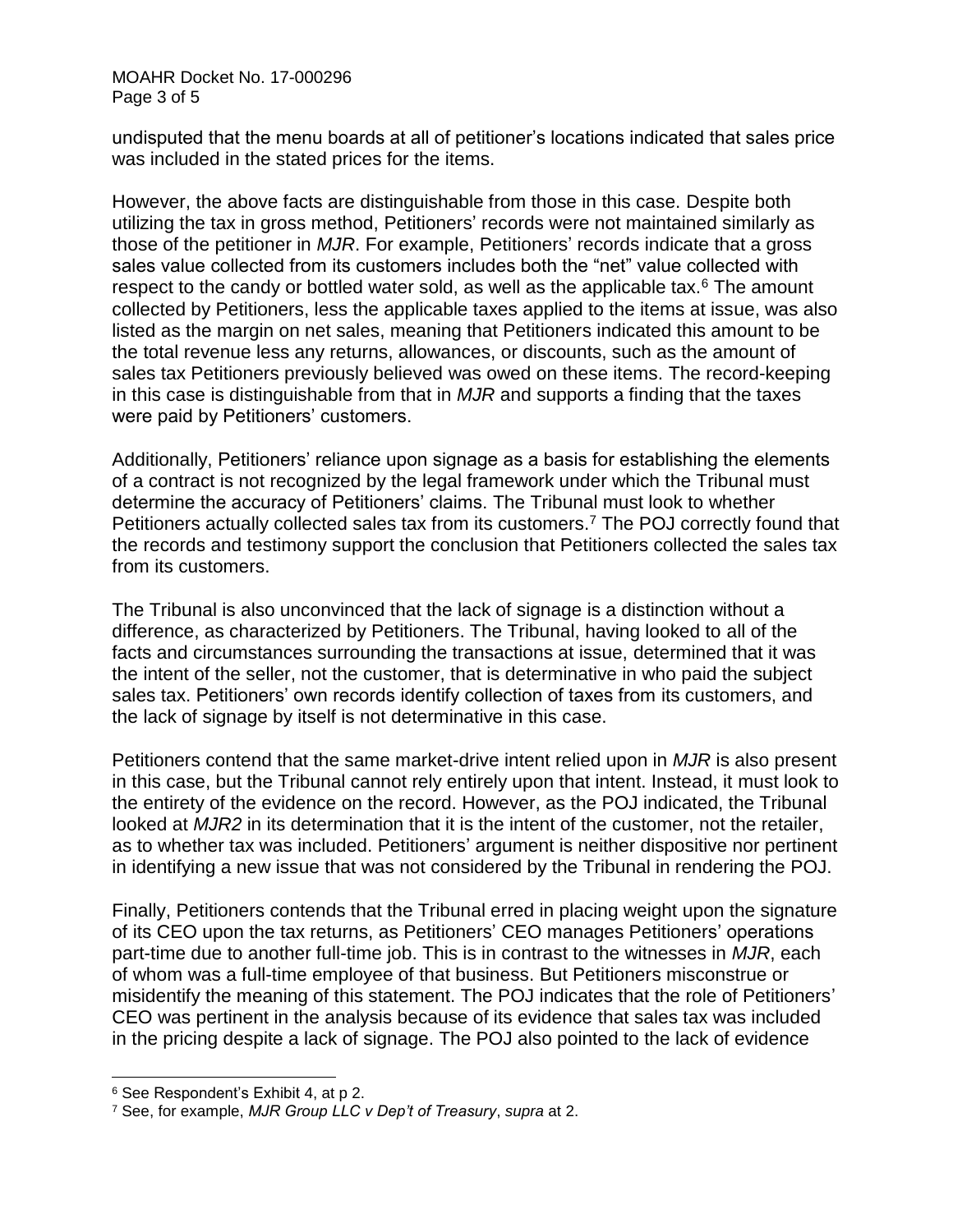MOAHR Docket No. 17-000296 Page 4 of 5

that the subsequent purported change in Petitioners' policy from the updated signage resulted in any pricing changes for the disputed items.

Given the above, Petitioners have failed to show good cause to justify modifying the POJ or granting a rehearing. $8$  As such, the Tribunal adopts the POJ as the Tribunal's final decision in this case. $9$  The Tribunal also incorporates by reference the Findings of Fact and Conclusions of Law contained in the POJ in this Final Opinion and Judgment.

As a result:

a. Petitioners are not entitled to the refund request.

IT IS SO ORDERED.

IT IS FURTHER ORDERED that Respondent shall cause its records to be corrected to reflect the taxes, interest, and penalties, as finally shown in this Final Opinion and Judgment within 20 days of entry of this Final Opinion and Judgment.

IT IS FURTHER ORDERED that Respondent shall collect the affected taxes, interest, and penalties or issue a refund as required by this Order within 28 days of entry of this Final Opinion and Judgment.

This Final Opinion and Judgment resolves the last pending claim and closes this case.

# APPEAL RIGHTS

If you disagree with the final decision in this case, you may file a motion for reconsideration with the Tribunal or a claim of appeal with the Michigan Court of Appeals.

A Motion for reconsideration must be filed with the required filing fee within 21 days from the date of entry of the final decision.<sup>10</sup> Because the final decision closes the case, the motion cannot be filed through the Tribunal's web-based e-filing system; it must be filed by mail or personal service. The fee for the filing of such motions is \$50.00 in the Entire Tribunal and \$25.00 in the Small Claims Division, unless the Small Claims decision relates to the valuation of property and the property had a principal residence exemption of at least 50% at the time the petition was filed or the decision relates to the grant or denial of a poverty exemption and, if so, there is no filing fee.<sup>11</sup> A copy of the motion must be served on the opposing party by mail or personal service or by email if the opposing party agrees to electronic service, and proof demonstrating that service must be submitted with the motion.<sup>12</sup> Responses to motions for reconsideration are

<sup>8</sup> See MCL 205.762.

<sup>9</sup> See MCL 205.726.

<sup>10</sup> See TTR 261 and 257.

<sup>11</sup> See TTR 217 and 267.

<sup>12</sup> See TTR 261 and 225.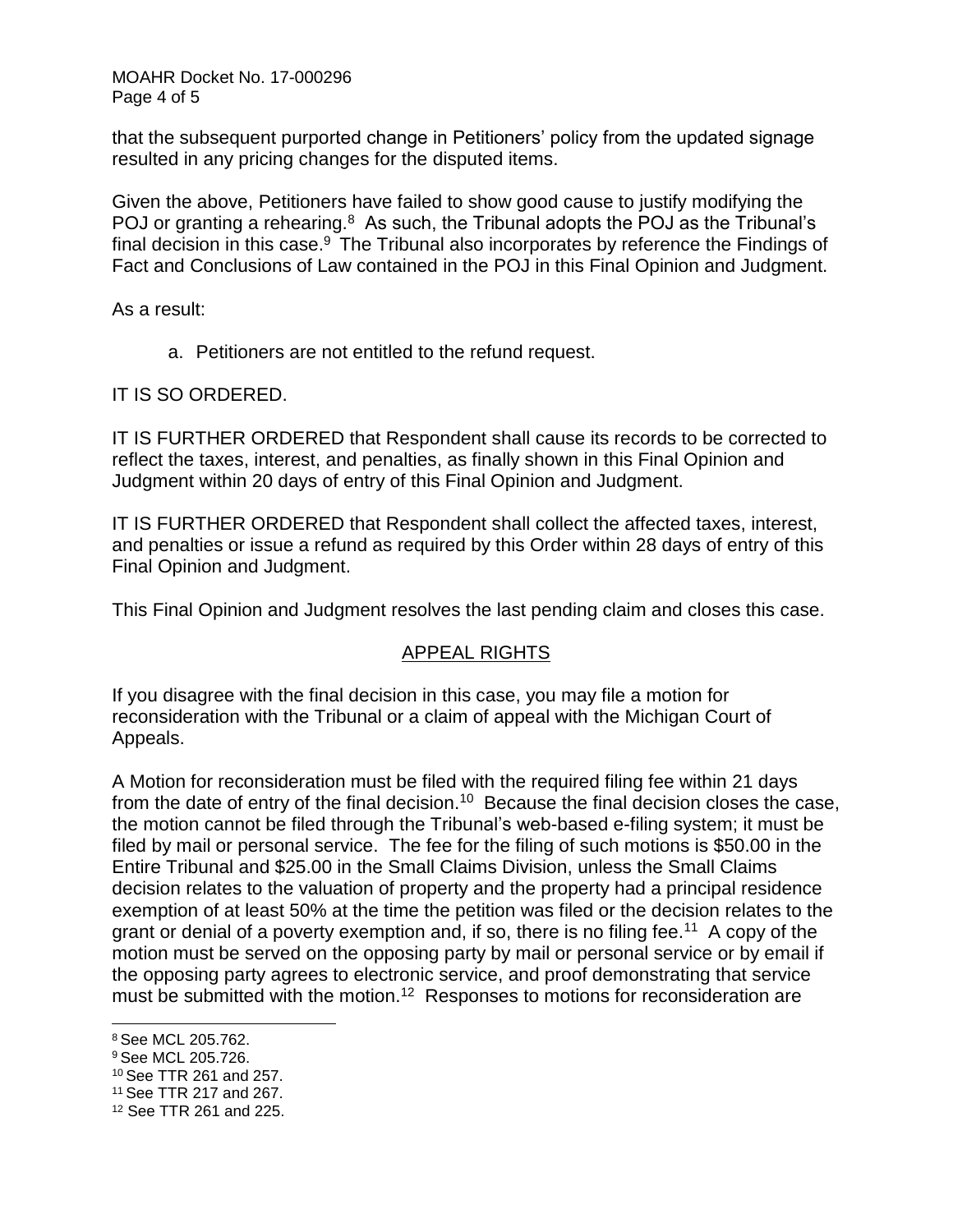MOAHR Docket No. 17-000296 Page 5 of 5

prohibited and there are no oral arguments unless otherwise ordered by the Tribunal.<sup>13</sup>

A claim of appeal must be filed with the appropriate filing fee. If the claim is filed within 21 days of the entry of the final decision, it is an "appeal by right." If the claim is filed more than 21 days after the entry of the final decision, it is an "appeal by leave."<sup>14</sup> A copy of the claim must be filed with the Tribunal with the filing fee required for certification of the record on appeal.<sup>15</sup> The fee for certification is \$100.00 in both the Entire Tribunal and the Small Claims Division, unless no Small Claims fee is required.<sup>16</sup>

Weeti Hadole

Entered: August 5, 2019 bw

<sup>13</sup> See TTR 261 and 257.

<sup>14</sup> See MCL 205.753 and MCR 7.204.

<sup>15</sup> See TTR 213.

<sup>16</sup> See TTR 217 and 267.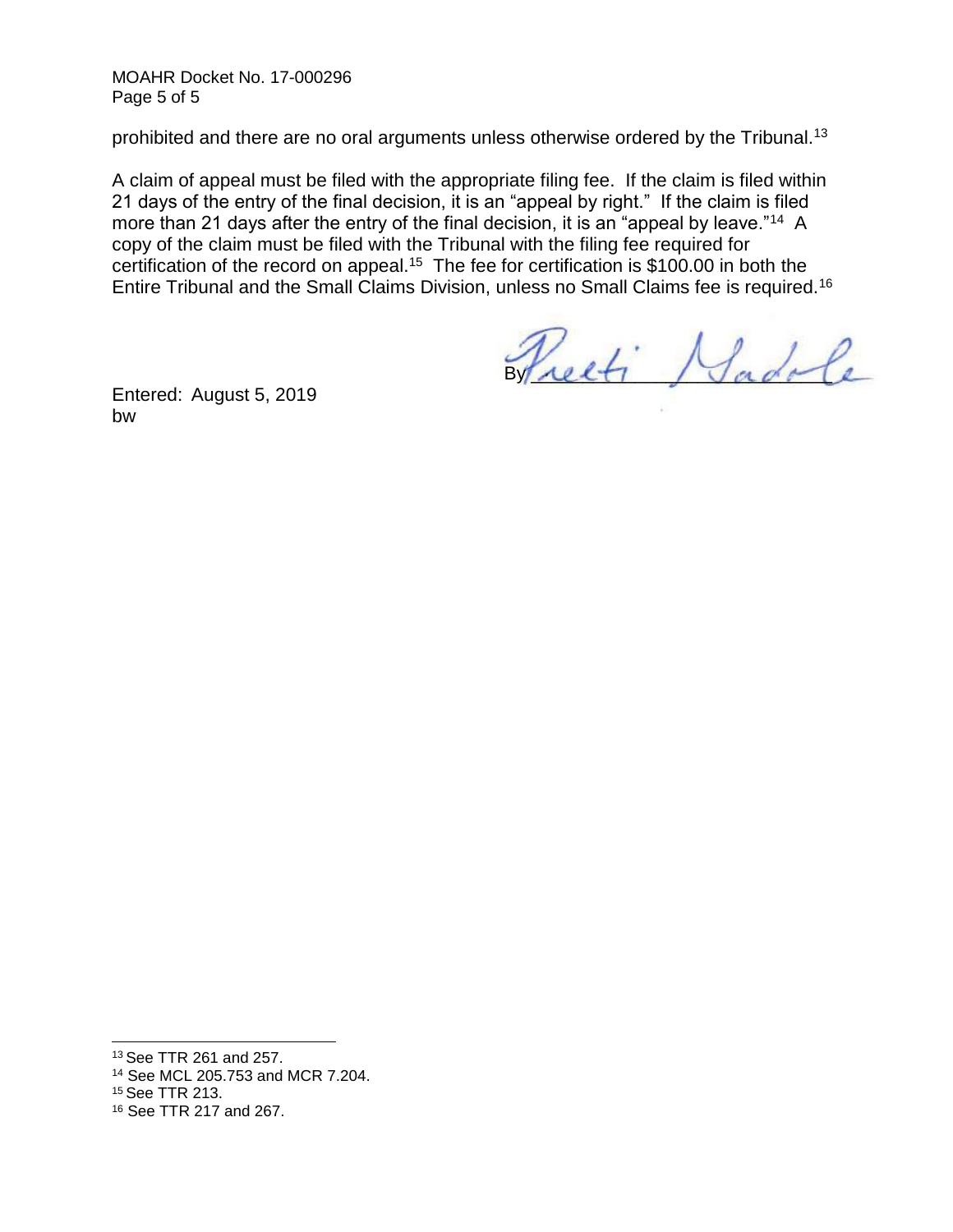

STATE OF MICHIGAN DEPARTMENT OF LICENSING AND REGULATORY AFFAIRS LANSING

ORLENE HAWKS **DIRECTOR** 

Emagine Entertainment Inc, et al, MICHIGAN TAX TRIBUNAL Petitioners,

GRETCHEN WHITMER GOVERNOR

v MOAHR Docket No. 17-000296

Michigan Department of Treasury, Presiding Judge Respondent. The expondent of the extent of the Peter M Kopke

### ORDER GRANTING PETITIONER'S MOTION TO SUPPLEMENT

### PROPOSED OPINION AND JUDGMENT

### **INTRODUCTION**

Petitioners filed this appeal disputing the denial of their claim for a refund of sales tax paid on prepackaged candy and bottled beverages ("items") between January and December 2013. Gregory A. Nowak, Attorney, represented Petitioner. Justin R. Call, Assistant Attorney General; Genevieve T. Fishchre, Assistant Attorney General; and, David W. Thompson, Assistant Attorney General represented Respondent.

The parties filed cross-motions for summary disposition on July 19, 2018 and responses on August 9, 2018. After a thorough consideration of the Motions and case file, the Tribunal entered an Order on December 11, 2018, denying Respondent's Motion for Summary Disposition and partially granting Petitioners' Motion for Summary Disposition. In that regard, the Tribunal concluded that the items were not taxable and that there was a genuine issue of material fact relative to whether Petitioners or their customers were entitled to a refund of the excess taxes paid.

Given the above, a hearing was held on March 5, 2019. Petitioner's sole witness was Paul Glantz and Respondent's sole witness was Dirk Kjolhede. Although the parties provided closing arguments prior to the conclusion of the hearing, Petitioner filed a Motion on April 1, 2019, requesting the Tribunal's leave to supplement its closing argument. Respondent filed a response to the Motion on April 22, 2019, and no order was entered prior to the issuance of this decision indicating whether the Motion was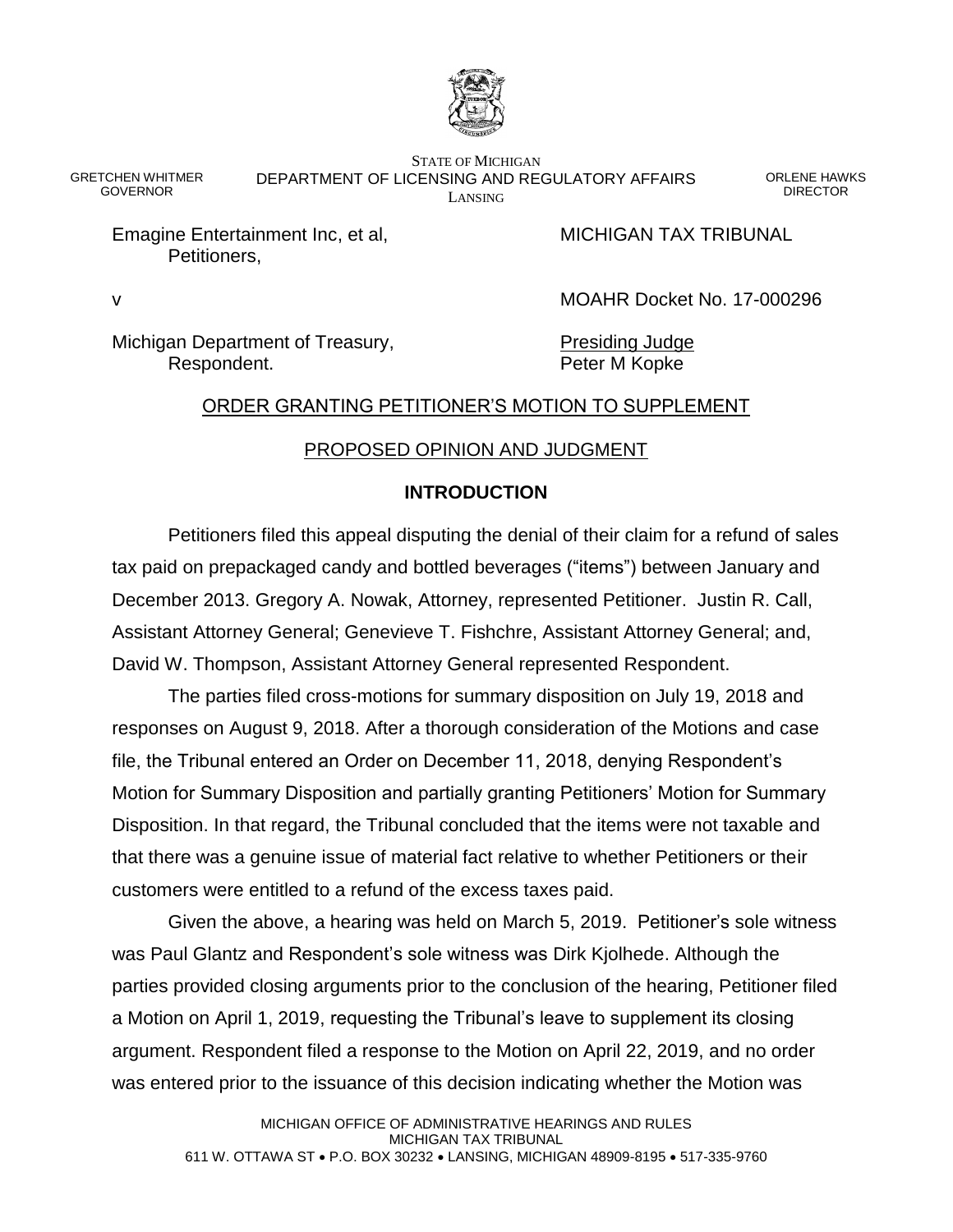granted or denied. The supplemental information provided was, however, considered in the rendering of this decision and, as such, the Motion is, despite Respondent's objection, granted.

Based on the evidence (i.e., testimony and documentation) and case file, the Tribunal finds that the sales tax remitted by Petitioner was included in the sales prices of the items and paid by Petitioners' customers. As a result, Petitioners are not entitled to the requested refund.

# **FINDINGS OF FACT**

The following facts were proven by a preponderance of the evidence (i.e., testimony and admitted exhibits) and concern only the evidence and inferences found to be significantly relevant to the legal issues involved: $1$ 

- 1. Petitioners are a group of related entities that operate nine movie theaters in the state of Michigan, all of which contain concession stands. Further, Petitioners' concession stands sold, for the tax periods, at issue prepacked candy and bottled water to its customers.
- 2. Petitioners utilized marketing boards at its concession stands to advertise the sale of prepackaged candy and bottled water to its customers for the tax periods at issue. The marketing boards did **not** indicate **for those tax periods** that all prices included sales tax. The marketing boards did, however, indicate **for subsequent tax periods** that all prices included sales tax. [Emphasis added.]
- 3. Petitioners charged "round" prices or whole dollar amounts for prepackaged candy and bottled water to speed up transactions for the tax periods at issue and continued that same practice for subsequent tax periods.
- 4. Petitioners calculated sales tax using the tax in gross method for the tax periods at issue **and** for subsequent tax periods. [Emphasis added.]
- 5. Although Petitioners paid sales tax on sales of prepackaged candy and bottled water, said sales tax was included in Petitioners' sales prices for the tax periods at issue and, as such, the sales tax was actually paid by its customers.

# **ISSUES AND CONCLUSIONS OF LAW**

The remaining issue in this matter is:

<sup>1</sup> The Tribunal has not addressed every piece of evidence or every inference that might lead to conflicting conclusions and has rejected evidence contrary to these findings. As for the exhibits, the parties stipulated to the admission of Petitioner's Exhibit No. 19, pages 16 through 26; and, Respondent's Exhibit Nos. 1 through 99 except for Exhibit Nos. 12, 92, 93, 94, 95, and 96 and those stipulated exhibits were admitted. See Transcript ("TR") at 6-8.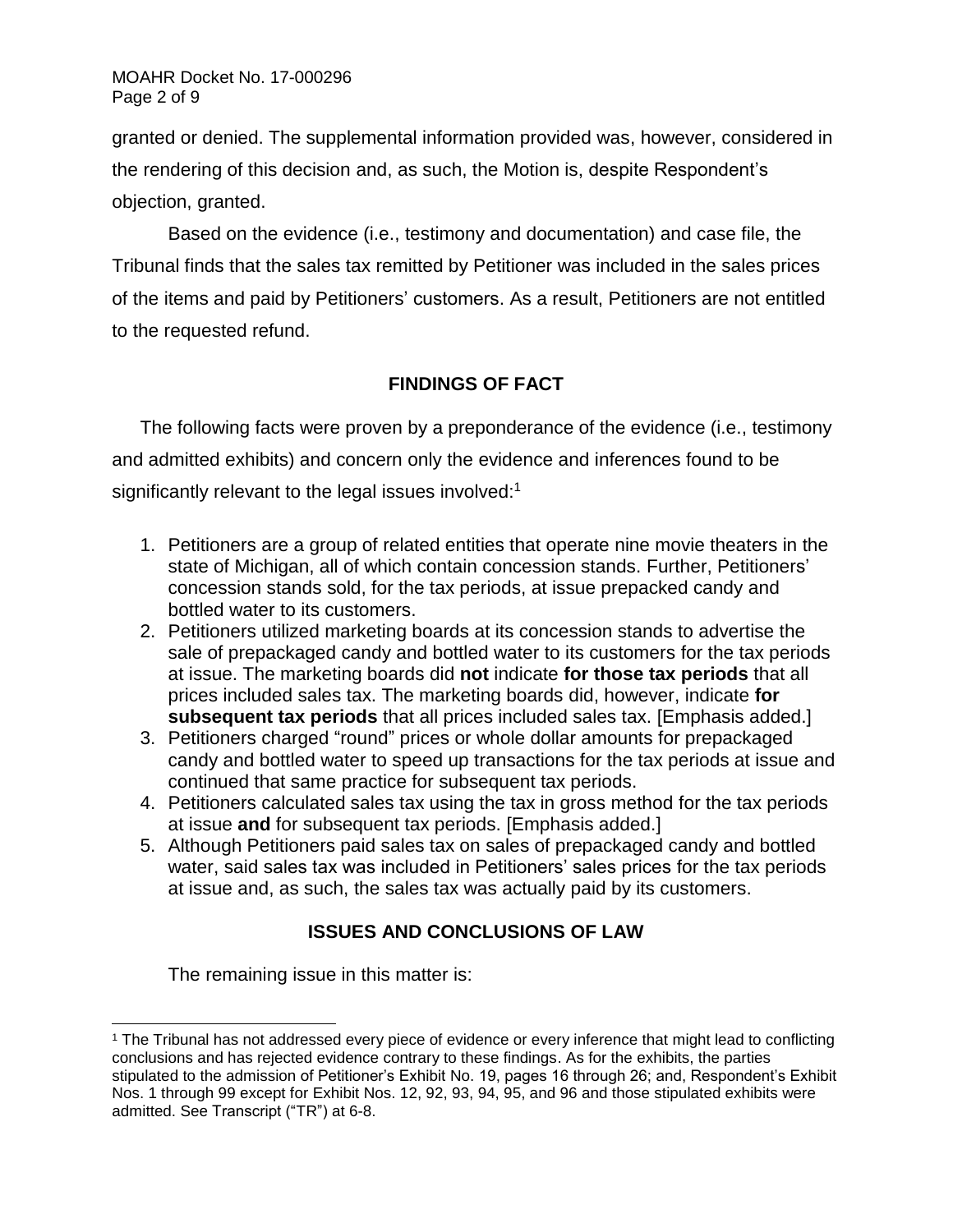Whether Petitioners are entitled to a refund of the sales tax paid on nontaxable items pursuant to MCL 205.30(1).

In that regard, MCL 205.30(1) provides, in pertinent part:

The department **shall credit or refund an overpayment of taxes**; taxes, penalties, and interest erroneously assessed and collected; and taxes, penalties, and interest that are found unjustly assessed, excessive in amount, or wrongfully collected with interest at the rate calculated under section 23 for deficiencies in tax payments. [Emphasis added.]

MCL 205.73(4) does, however, provide, in pertinent part:

A person other than this state may **not** enrich himself or herself **or gain** any benefit **from the collection or payment of the tax**. [Emphasis added.]

Finally, the Michigan Court of Appeals in *Kostyu v Dep't of Treasury* held that

"the Tax Tribunal has authority to allocate the burden of proof in a manner consistent with the legislative scheme."<sup>2</sup> The Court further stated:

> Although the revenue statute at issue . . . does not state which party has the burden of proof, **imposing the burden on the taxpayer is consistent** with the overall scheme of the tax statutes and the Legislature's intent to give the Department a means of basing an assessment on the best information available to it under the circumstances. $^3$  [Emphasis added.]

Here, Petitioners claim that taxes were paid on items determined by the Tribunal to be nontaxable and that they, and not their customers, paid the excess taxes and, as such, they would not be unjustly enriched by the receipt of a refund of the excess taxes paid. In support of their claims, Petitioners rely on the Tribunal's decision in *MJR Group LLC v Dep't of Treasury* ("*MJR1*"), <sup>4</sup> which was upheld by the Michigan Court of Appeals

l <sup>2</sup> See *Kostyu v Dep't of Treasury*, 170 Mich App 123, 130; 427 NW2d 566 (1988) citing *Zenith Industrial Corp v Dep't of Treasury,* 130 Mich App 464; 343 NW2d 495 (1983).

<sup>3</sup> See *Kostyu*, supra at 130 citing *Vomvolakis v Dep't of Treasury*, 145 Mich App 238; 377 NW2d 309 (1985), *lv den* 424 Mich 887 (1986).

<sup>4</sup> See the Final and Opinion and Judgment on Remand in *MJR Group LLC v Dep't of Treasury*, MTT Docket No. 441767 (June 18, 2015). See also the Final Opinion and Judgment in *MJR Group*, *supra* issued on September 27, 2012.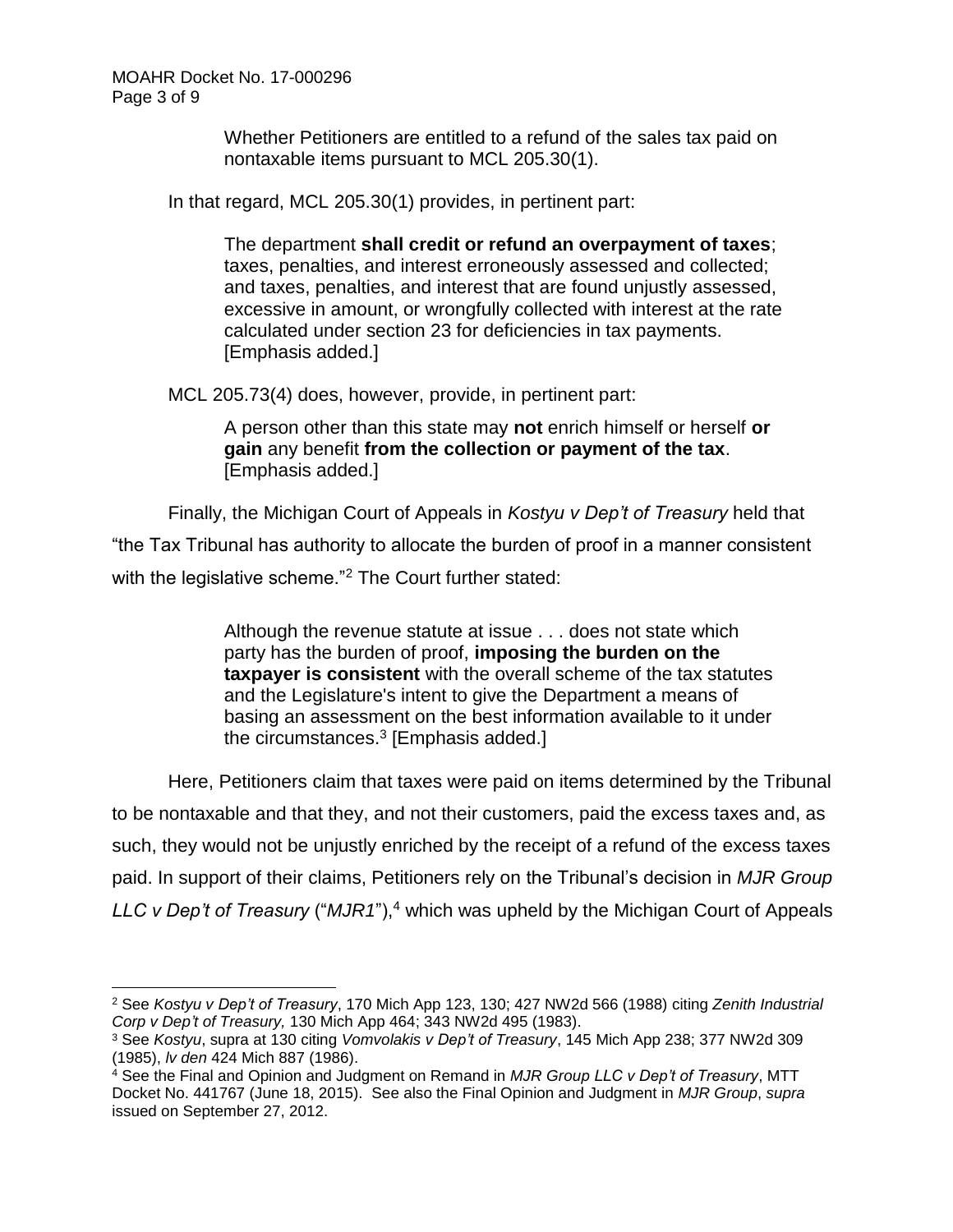MOAHR Docket No. 17-000296 Page 4 of 9

("*MJR2*"), <sup>5</sup> and the testimony of Mr. Glantz, co-founder and chairman of Emagine

Entertainment, Inc.

In *MJR1*, the Tribunal noted that:

 $\ldots$  even though portions of Ms. Kondek's<sup>6</sup> affidavits regarding whether sales tax was collected were contradictory, she testified that she used the tax in gross calculation **because that is how it has been done since she joined the company** and **not** specifically because tax was collected from the customer. [Emphasis added.]

The Tribunal also noted that:

Mr. Redmer<sup>7</sup> testified that shortly after his arrival with the company he reviewed and set concession [prices]. In doing so, he further testified that sales tax was **not** considered in setting those prices. In fact, Mr. Redmer testified that "sales tax is the cost of doing business. **I never even considered sales tax**." Rather, he considered market conditions when setting prices and any additional costs would "[come] out of the bottom line."

The Tribunal further noted that:

It was also ascertained at hearing **that neither Mr. Redmer nor Ms. Kondek were involved in the other's roles within the company**. Thus, **whether Ms. Kondek believed sales tax was included in the concession prices is irrelevant as she admitted at hearing that she took no part in setting pricing**. Additionally, in light of Mr. Redmer's testimony, Ms. Kondek's use of the tax in gross calculation is **not** conclusive evidence that tax was included in the concession prices. Accordingly, the Tribunal finds that **even if Ms. Kondek believed sales tax was included** in the sale price of prepackaged candy and bottled water, and calculated the tax returns accordingly, **the prices were set without regard to sales tax**. [Emphasis added.]

<sup>5</sup> See *MJR Group, LLC v Dep't of Treasury*, unpublished *per curiam* opinion issued by the Michgan Court of Appeals on December 29, 2016 (Docket No. 329119). See also *MJR Group, LLC v Dep't of Treasury*, unpublished opinion *per curiam* issued by the Court of Appeals on February 25, 2014 (Docket No. 312745).

<sup>6</sup> Ms. Kondek was MJR's controller.

<sup>7</sup> Mr. Redmer was MJR's vice president of operations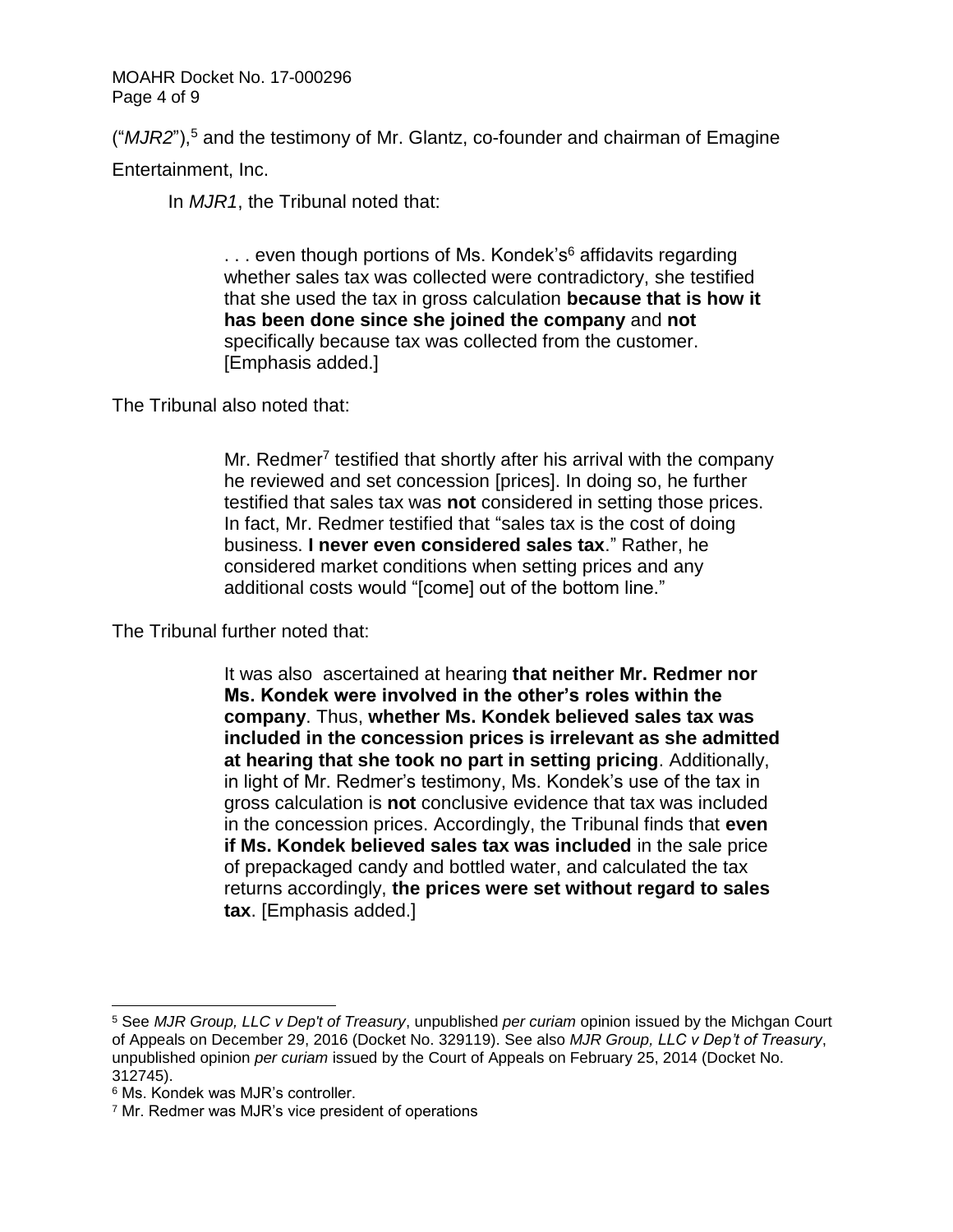#### MOAHR Docket No. 17-000296 Page 5 of 9

In upholding the Tribunal's decision, the Court of Appeals in *MJR2* noted the conflicting evidence and held that:

> **A reasonable mind** could accept as true Redmer's statements that he, **as the person who set the menu prices**, did **not** include sales tax in those prices but rather considered tax an eventual cost of doing business. **And a reasonable person could** credit Kondek's later testimony that MJR was the party ultimately responsible for paying taxes on all items sold, particularly when it made more sense in light of MJR's accounting software. Because a reasonable person could conclude that MJR did not, in fact, collect sales tax from its customers, we conclude that competent, material, and substantial evidence supported the Tribunal's decision.

As for the instant appeal, Mr. Glantz similarly testified that sales tax was not considered in setting Petitioners' prices and was a cost of doing business. Specifically, Mr. Glantz testified that Petitioners do not add sales tax to the posted prices and charge it to the customers.<sup>8</sup> He also testified that adding the tax:

". . . would require us to account for nickels, dimes, and pennies, which we are adverse to doing, because the unique nature of our business requires us to move along the concession lines."<sup>9</sup>

In further explanation, Mr. Glantz testified that:

"the critical metric in our business is concessions sales per person, and labor efficiency. And so to deal with nickels, dimes, and pennies would constrain and reduce labor efficiency, thereby extending lines, and thereby deterring sales."<sup>10</sup>

When asked whether he considered the tax paid by the customer, Mr. Glantz testified that:

"**we never gave much consideration to it**. Candidly, it was just a matter of how do we move the concession lines along."<sup>11</sup>

l <sup>8</sup> See TR at 17 (i.e., "[w]e specify a dollar amount, and we round it to the nearest quarter").

<sup>9</sup> See TR at 18.

<sup>10</sup> See TR at 18.

<sup>11</sup> See TR at 18.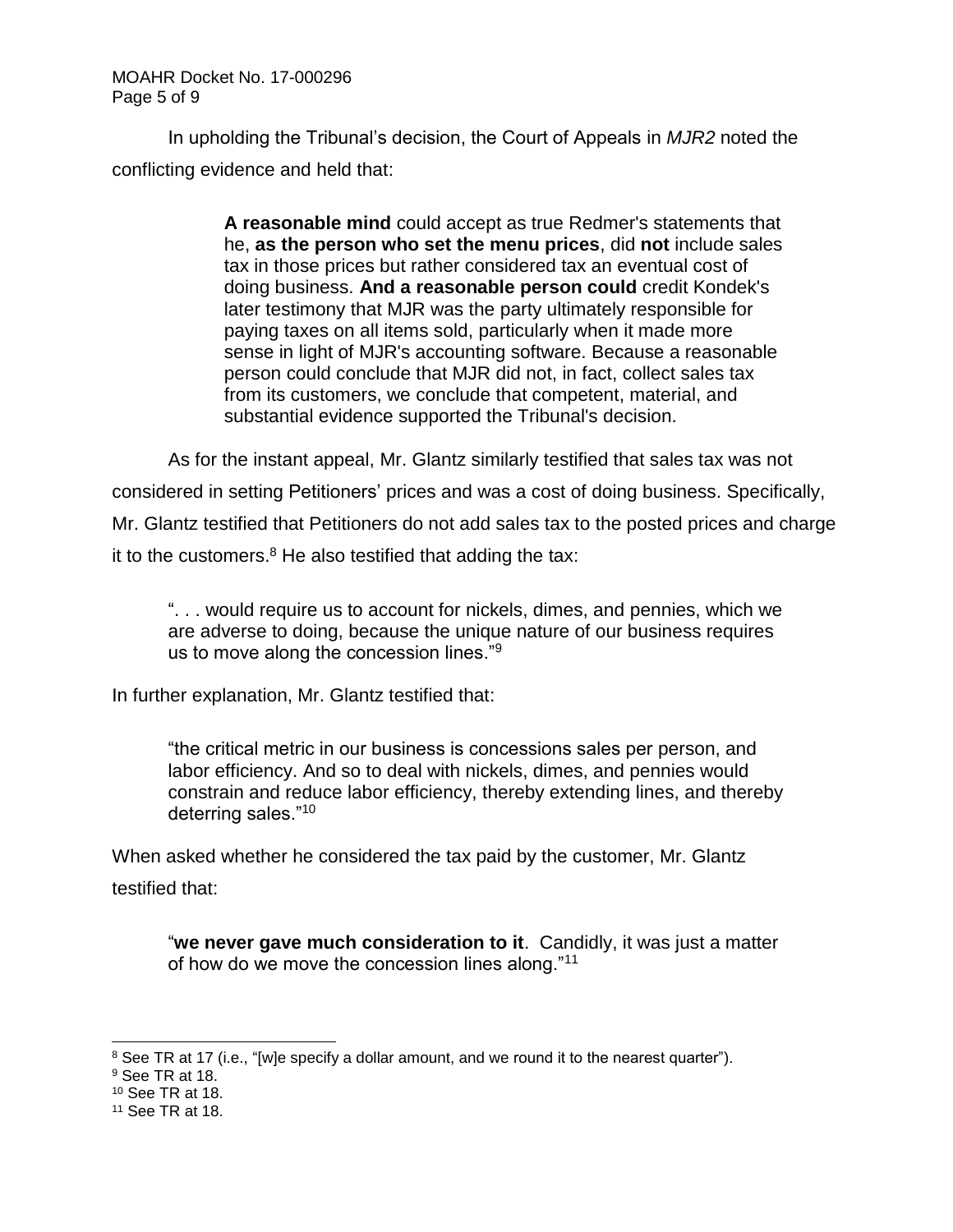Thereafter, the following exchange took place:

Q. And from that perspective, what was your understanding regarding what party was responsible for the tax and paying the tax?

A. We incurred that, in my opinion, as an operating expense of the business.

Q. Okay. So it was not your opinion that the customers were paying it embedded in the amount that they remitted?

A. That was never my perception. My perception was we set a price, we paid tax on -- as required, but the guests were only asked to pay a certain specified price.

Q. Would your customers have any basis for believing that they were paying the sales tax?

A. I don't believe there would be any perceived contractual agreement between ourselves and our customers about that. I think if anything, guests thought they were getting a good deal, because we weren't adding tax on top.<sup>12</sup>

Mr. Glantz went on to testify that Petitioners are still using the tax in gross method "with the prescribed disclaimer that all prices include sales tax where applicable."<sup>13</sup> In that regard, Mr. Glantz testified that the lack of signage "was the basis for the error."<sup>14</sup> He explained, "[t]here's a recognition now that we're telling consumers the price includes tax where applicable."<sup>15</sup> Mr. Glantz verified that the only thing different today is the signage.<sup>16</sup> This point was reiterated on re-direct:

Q. Mr. Glantz, you testified that you believe you made an error in using the tax in gross method; is that correct?

A. Yeah, our error was largely due to our failure to disclose the use of the tax in gross method during that period in question.

\* \* \*

<sup>12</sup> See TR 18-9.

<sup>13</sup> See TR at 139.

<sup>14</sup> See TR at 140.

<sup>15</sup> See TR at 140.

<sup>&</sup>lt;sup>16</sup> See TR at 140 (i.e., "[t]hat's correct; the contract between Emagine and its customers").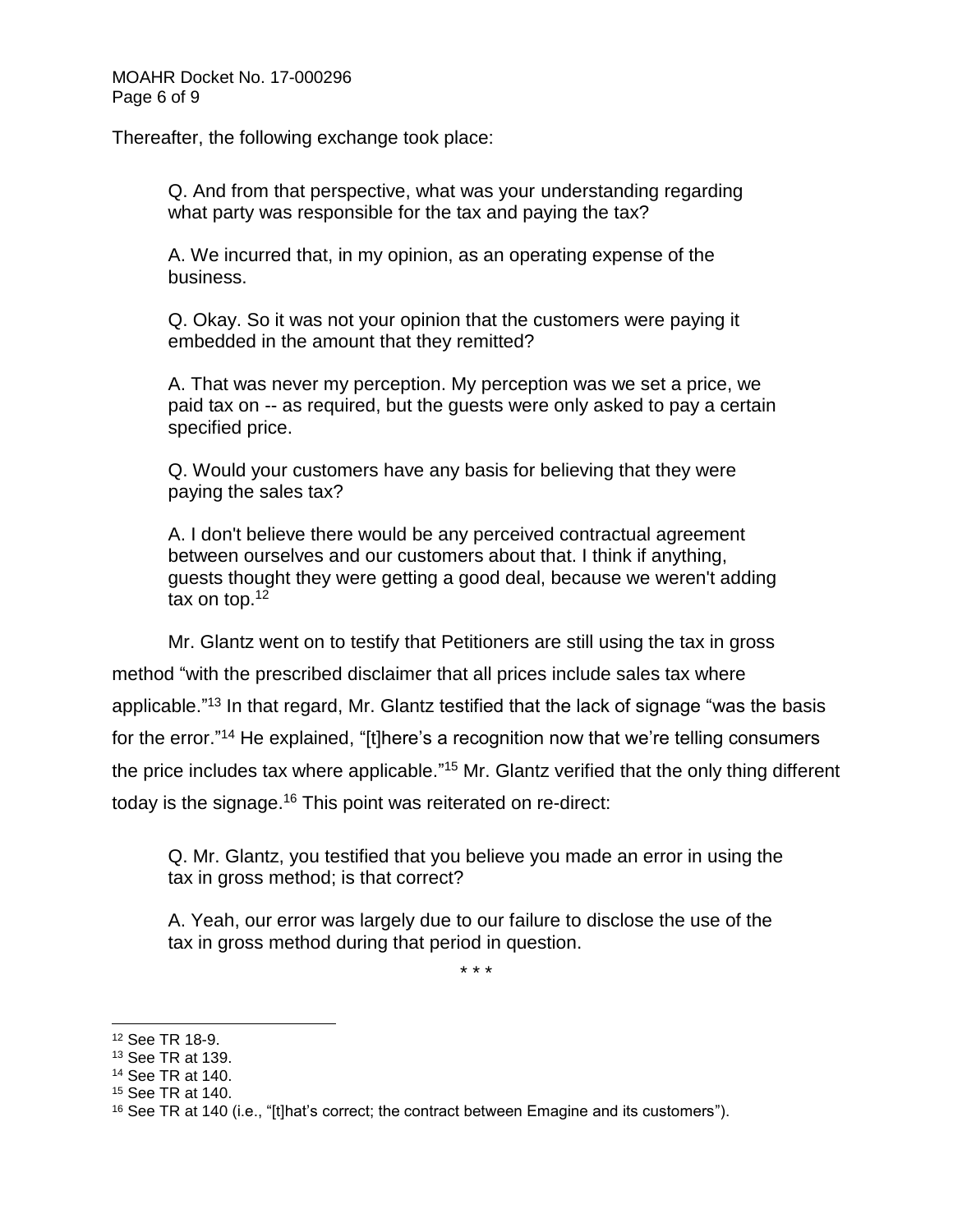Q. Thank you. Did you testify that you believe the tax in gross method requires signage or other contract terms to support it?

A. That's my testimony, yes.

Q. And did you have those, just to be clear?

A. We didn't have it during the period in question, but we have subsequently -- I've subsequently directed our team to ensure that it's there.<sup>17</sup>

Though Petitioners believe that disclosure and/or the understanding and beliefs of their customers are determinative on whether tax is included in their sales prices, *MJR2* makes it clear that it is the intent of the taxpayer that is the relevant consideration. It is notable that in *MJR1*, the Tribunal ultimately concluded that tax was **not** included in the taxpayer's sales prices, notwithstanding that the marketing boards at its concession stands contained the statement: "All Prices Include Sales Tax." [Emphasis added.] And unlike *MJR1* where there was affirmative testimony indicating that sales tax was not considered and the prices were based solely on the market, Mr. Glantz' testimony establishes that there was no specific intent to include or exclude tax in Petitioners' prices, and his beliefs regarding who was paying the tax arose out of erroneous legal assumptions.<sup>18</sup> Also unlike *MJR1*, Mr. Glantz also acknowledged being involved with the financials and accounting,<sup>19</sup> which included, among other things, the signing of prepared tax returns personally or by use of his signature stamp with his permission and authorization.<sup>20</sup> Consequently, while Petitioners' use of the tax in gross calculation is not conclusive, the Tribunal is persuaded that the record taken as a whole supports a conclusion that sales tax was, despite the lack of signage, included in the

<sup>17</sup> See TR at 151-53.

<sup>&</sup>lt;sup>18</sup> Though not noted in the Tribunal's final decision, there was also evidence that "MJR had charged its customers sales tax in the past and included that tax as a separate line item on receipts." See *MJR2, supra*. In finding that the Tribunal erred in granting summary disposition in favor of the Department, the Court of Appeals noted that MJR had filed an affidavit executed by its president, Michael Mihalich, which indicated that " '[a]pproximately 12 years ago . . . ' MJR 'changed [its] policy and stopped adding sales tax to the price of the food or beverages as a separate item.' Mihalich decided to discontinue adding sales tax 'to eliminate change problems and to make MJR a better value than [its] competitors.' Mihalich emphasized, 'We are in fact eating the sales tax charge.' As proof of that point, Mihalich noted that MJR's concession prices were considerably lower than its competitors." *Id*.

<sup>19</sup> See TR at 83-4. See also TR at 47 and 56-7.

<sup>20</sup> See TR at 83, 92-3, and 119-20.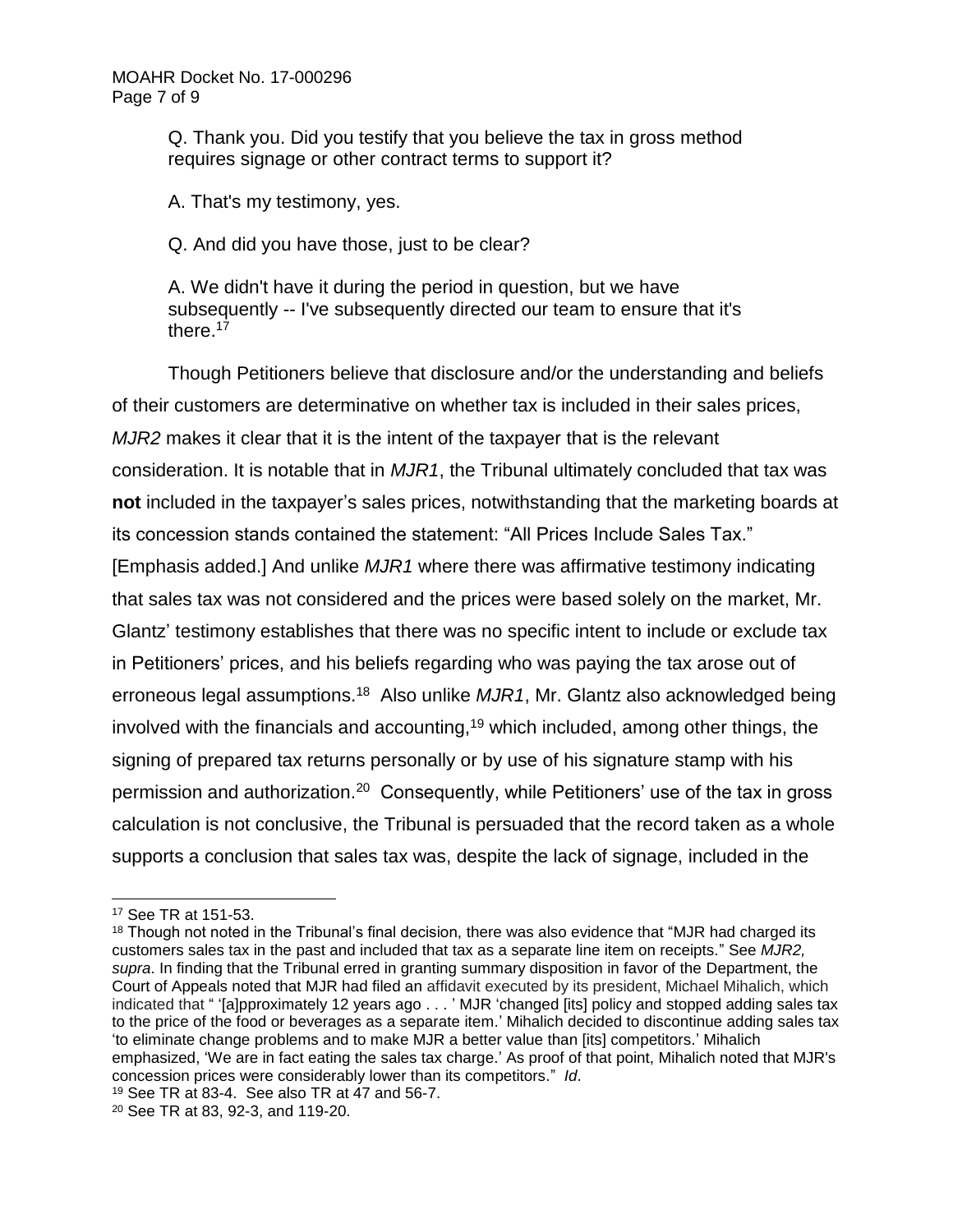concession prices. <sup>21</sup> As such and inasmuch as Petitioners' customers paid the sales tax on the nontaxable items, their claim is barred by MCL 205.73(4); Petitioners would be unjustly enriched by receipt of a refund for the excess paid. Indeed, Mr. Glantz acknowledged on cross-examination that "if we made that error today, and we're very careful to identify those items that are taxable and non-taxable, it would -- we would have collected the tax in error, and we would owe it to the State."<sup>22</sup> Disclosure being the only difference, he further acknowledged that Petitioners wouldn't be eligible for a refund under such circumstances because they'd be unjustly enriched."<sup>23</sup>

Based on the above, the Tribunal concludes that Petitioners' entitlement to refunds requested is as indicated in the Introduction Section of this Proposed Opinion and Judgment (POJ).

### **PROPOSED JUDGMENT**

This is a proposed decision and not a final decision.<sup>24</sup> As such, no action should be taken based on this decision. After the expiration of the time period for the opposing party to file a response to the exceptions, the Tribunal will review the case file, including the POJ and all exceptions and responses, if any, and:

- 1. Issue a Final Opinion and Judgment (FOJ) adopting the POJ as the final decision.
- 2. Issue an FOJ modifying the POJ and adopting the Modified POJ as the final decision.
- 3. Issue an Order vacating the POJ and ordering a rehearing or such other action as is necessary and appropriate.

# **EXCEPTIONS**

This POJ was prepared by the Michigan Administrative Hearings System. The parties have 20 days from date of entry of this POJ to notify the Tribunal **in writing, by mail or by electronic filing, if available,** if they do not agree with the POJ and to state in writing why they do not agree with the POJ (i.e., exceptions).

<sup>&</sup>lt;sup>21</sup> In addition to Petitioners' specific lack of intent, there was, unlike MJR, no evidence indicating a change in Petitioners' policy regarding the collection of sales taxes or that Petitioners' sale prices were lower than their competitors. Rather, Petitioners' price setting policy and accounting methodology remained the same after the signage was changed to establish the contract purportedly necessary to justify Petitioners' collection of sales taxes from its customers, which a reasonable mind could accept as evidence that Petitioners had intended to and did include sales tax in their sales prices prior to the changed signage. <sup>22</sup> See TR 148.

<sup>23</sup> See TR at 148.

<sup>24</sup> See MCL 205.726.